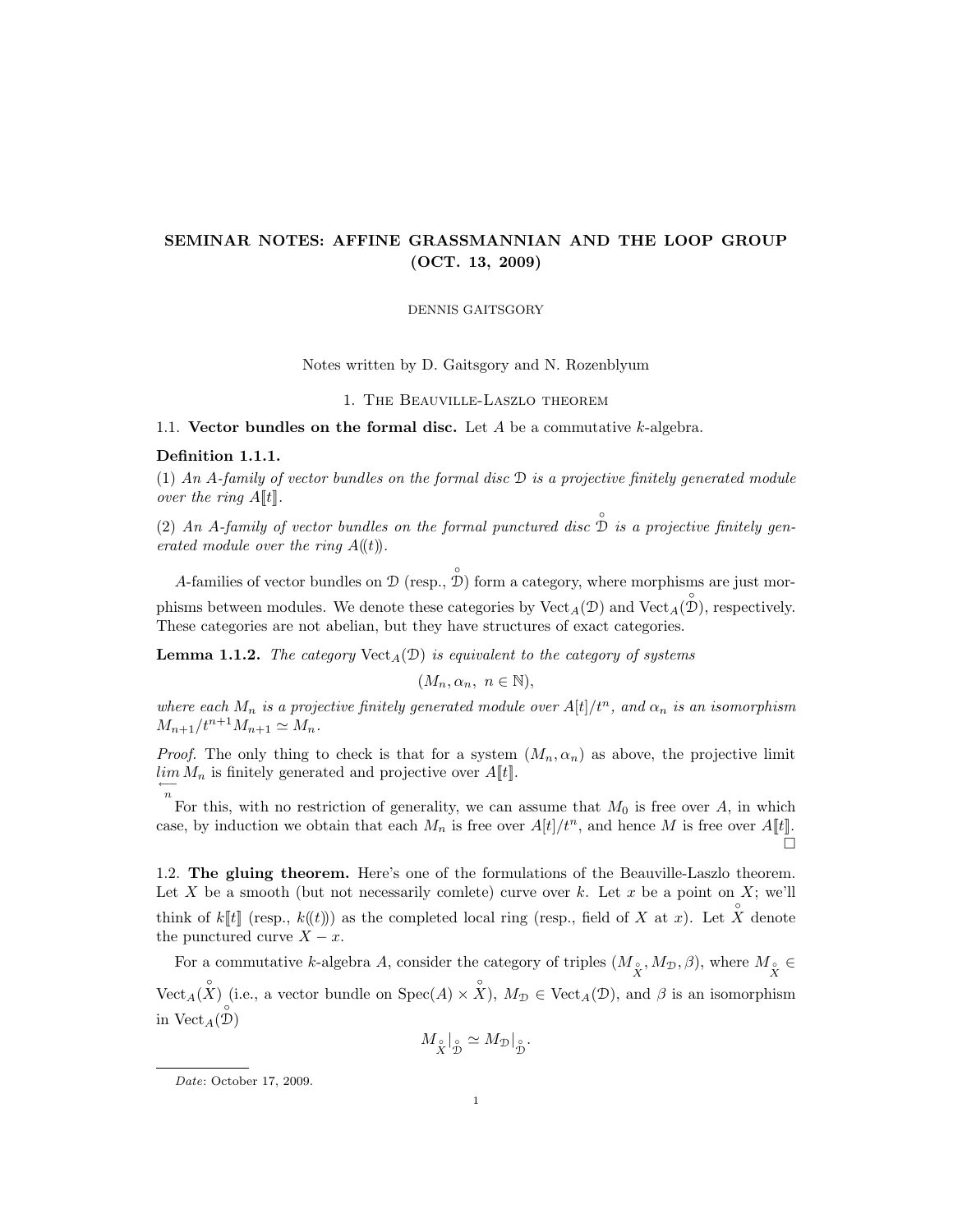#### 2 DENNIS GAITSGORY

In the above formula,  $M_{\circ}$  |<sub> $\circ$ </sub> (resp.,  $M_{\mathcal{D}}|_{\circ}$ ) is the pull-back of  $M_{\circ}$  (resp.,  $M_{\mathcal{D}}$ ) with respect to

the map of schemes  $Spec(A(\mathcal{A}(t))) \to Spec(A) \times \hat{X}$  (resp.,  $Spec(A(\mathcal{A}(t))) \to Spec(A[\mathcal{t}]))$ ).

Morphisms in the above category are defined naturally, as morphisms between vector bundles, compatible with the data of  $\beta$ . We call this category "the category of gluing data".

1.2.1. Note that if  $M_X$  is an object of  $Vect_A(X)$  (i.e., a vector bundle on  $Spec(A) \times X$ ), we obtain an object in the category of gluing data by setting  $M_{\overset{\circ}{X}} := M_X|_{\overset{\circ}{X}}, M_{\mathcal{D}} := M_X|_{\mathcal{D}},$  and β defined naturally. In the above formula  $M_X|_{\mathcal{D}}$  is the pull-back of  $\overrightarrow{M_X}$  with respect to the morphism  $Spec(A[\![t]\!]) \to Spec(A) \times X$ .

Here is one of the possible formulations of the Beauville-Laszlo theorem:

**Theorem 1.2.2.** The restriction functor defines an equivalence from the category of A-families of vector bundles on  $X$  to the category of gluing data.

This theorem is not so easy for a general commutative  $k$ -algebra  $A$ . However, if  $A$  is Noetherian, it follows immediately from faithfully flat descent:

*Proof.* It is sufficient to note that for A Noetherian, the map  $Spec(A[t]) \to Spec(A) \times X$  is flat, so the disjoint union of  $Spec(A[\![t]\!])$  and  $Spec(A) \times \overset{\circ}{X}$  forms a faithfully flat cover of  $Spec(A) \times X$ , and

$$
(\text{Spec}(A[\![t]\!])) \underset{\text{Spec}(A) \times X}{\times} \left( \text{Spec}(A) \times \overset{\circ}{X} \right) \simeq \text{Spec}(A[\![t]\!]).
$$

Remark. It will turn out that for our purposes the Noetherian version of the BL theorem would be sufficient.

1.3. **G-bundles.** Vector bundles on  $\mathcal{D}$  and  $\hat{\mathcal{D}}$  (and when saying "vector bundles" we mean A-families of such) obviously form a tensor category.

## Definition 1.3.1.

(1) An A-family of G-bundles on  $\mathcal D$  is an exact tensor functor from the category  $\text{Rep}(G)$  to the category  $Vect_A(\mathcal{D})$ .

(2) An A-family of G-bundles on  $\hat{\mathcal{D}}$  is an exact tensor functor from the category  $\text{Rep}(G)$  to the  $category \, Vect_A(\overset{\circ}{\mathcal{D}}).$ 

A-families of G-bundles on  $\mathcal D$  (resp.,  $\hat{\mathcal D}$ ) naturally form a groupoid.

By Lemma 1.1.2, A-families of  $G$ -bundles on  $D$  can be also described as compatible families of G-bundles on  $Spec(A[t]/t^n)$ .

1.3.2. Theorem 1.2.2 immediately implies the corresponding statement for G-bundles:

Corollary 1.3.3. The restriction functor defines an equivalence from the groupoid of A-famlies of G-bundles on X to the groupoid of triples  $(P_{\hat{X}}, P_{\mathcal{D}}, \beta)$ , where  $P_{\hat{X}}$  is an A-family of G-bundles on  $\hat{X}$ ,  $P_{\mathcal{D}}$  is an A-family of G-bundles on  $\mathcal{D}$ , and  $\beta$  is an isomorphism between A-famlies of  $G$ -bundles on  $\hat{\mathbb{D}}$ :

$$
P_{\overset{\circ}{X}}|_{\overset{\circ}{\mathcal{D}}} \simeq P_{\mathcal{D}}|_{\overset{\circ}{\mathcal{D}}}.
$$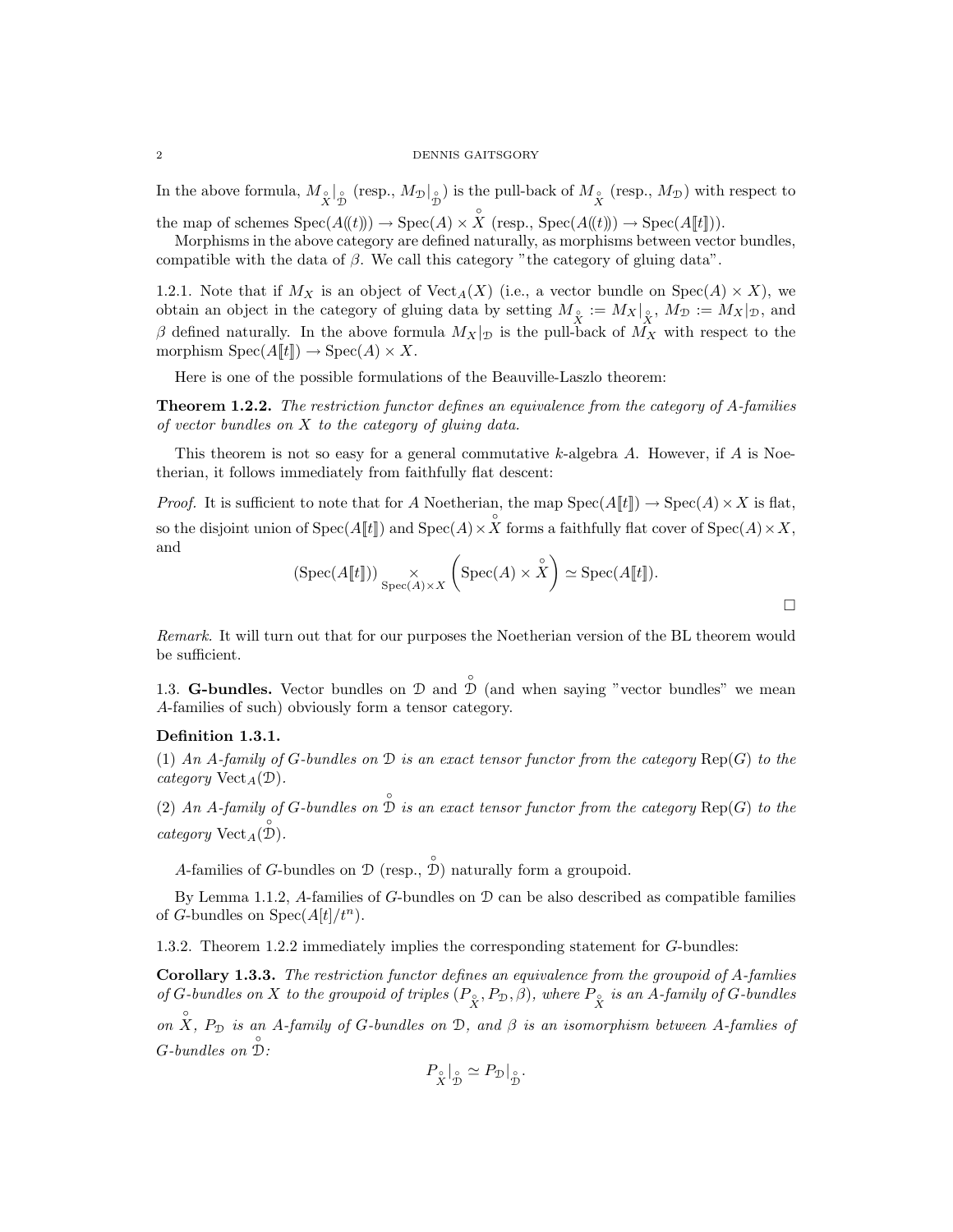#### 2. The affine Grassmannian

2.1. We let the "local" affine Grassmannian to be the following functor on the category of commutative k-algebras:  $\mathrm{Gr}_{G}^{loc}(A)$  is the set pairs  $(P_{\mathcal{D}}, \gamma)$ , where  $P_{\mathcal{D}}$  is an A-family of Gbundles on D, and  $\gamma$  is an isomorphism  $P_{\mathcal{D}}|_{\hat{\mathcal{D}}} \simeq P_{\mathcal{D}}^0|_{\hat{\mathcal{D}}}$ , where  $P_{\mathcal{D}}^0$  denotes the trivial A-family of G-bundles on D.

We let the "global" affine Grassmannian to be the following functor on the category of commutative k-algebras:  $\mathrm{Gr}^{glob}_G(A)$  is the set pairs  $(P_X, \gamma)$ , where  $P_X$  is an A-family of Gbundles on X, and  $\gamma$  is an isomorphism  $P_X|_{\stackrel{\circ}{X}} \simeq P_X^0|_{\stackrel{\circ}{X}}$  where  $P_X^0$  denotes again the trivial G-bundle (this time on  $Spec(A) \times X$ ).

There is a natural map given by restriction

$$
\mathrm{Gr}_G^{glob} \to \mathrm{Gr}_G^{loc}(A).
$$

Corollary 1.3.3 implies:

**Corollary 2.1.1.** The above map  $\mathrm{Gr}_G^{glob} \to \mathrm{Gr}_G^{loc}(A)$  is an isomorphism.

Hence, in what follows, we'll often omit the superscripts "loc" or "glob", and write just  $Gr_G$ .

Remark. As stated, Corollary 2.1.1 relies on the general (i.e., non-Noetherian) version of Theorem 1.2.2. However, as we shall see shortly, one case easily avoid that and prove the above corollary using only the Noetherian version.

2.2. Let us recall the following definitions:

### Definition 2.2.1.

(1) A strict ind-scheme is a functor on the category of commutative k-algebras to sets, which can be written as filtered direct limit  $\lim_{n \to \infty} X_i$ , where  $X_i$  are functors representable by schemes,

and the maps  $X_i \to X_j$  for  $i \leq j$  are closed embeddings.

(2) A strict ind-scheme is said to be (a) of ind-finite type, (b) ind-affine, (c) ind-projective, (d) etc. if the family  $X_i$  above can be chosen so that each of the schemes  $X_i$  is (a) of finite type, (b) affine, (c) projective, (d) etc.

2.2.2. We are going to prove the following:

## Proposition 2.2.3.

(1) The functor  $\text{Gr}_G$  is an ind-scheme of ind-finite type.

(2) If G is reductive, then  $\text{Gr}_G$  is ind-projective.

Let us show how this proposition allows to reduce the statement of Corollary 2.1.1 to the Noetherian case. First, we remark that in proving Prop 2.2.3(1) we'll do it for both the local and the global versions. Now, Prop 2.2.3 implies that in either case

$$
\operatorname{Gr}_G(A) \simeq \varinjlim_{A'} \operatorname{Gr}_G(A'),
$$

where  $A'$  runs through the set of finitely-generated subalgebras of  $A$ . (Functors of this sort are called "locally of finite type", see Section 4.3 below.) This reduces the assertion to the Noetherian case.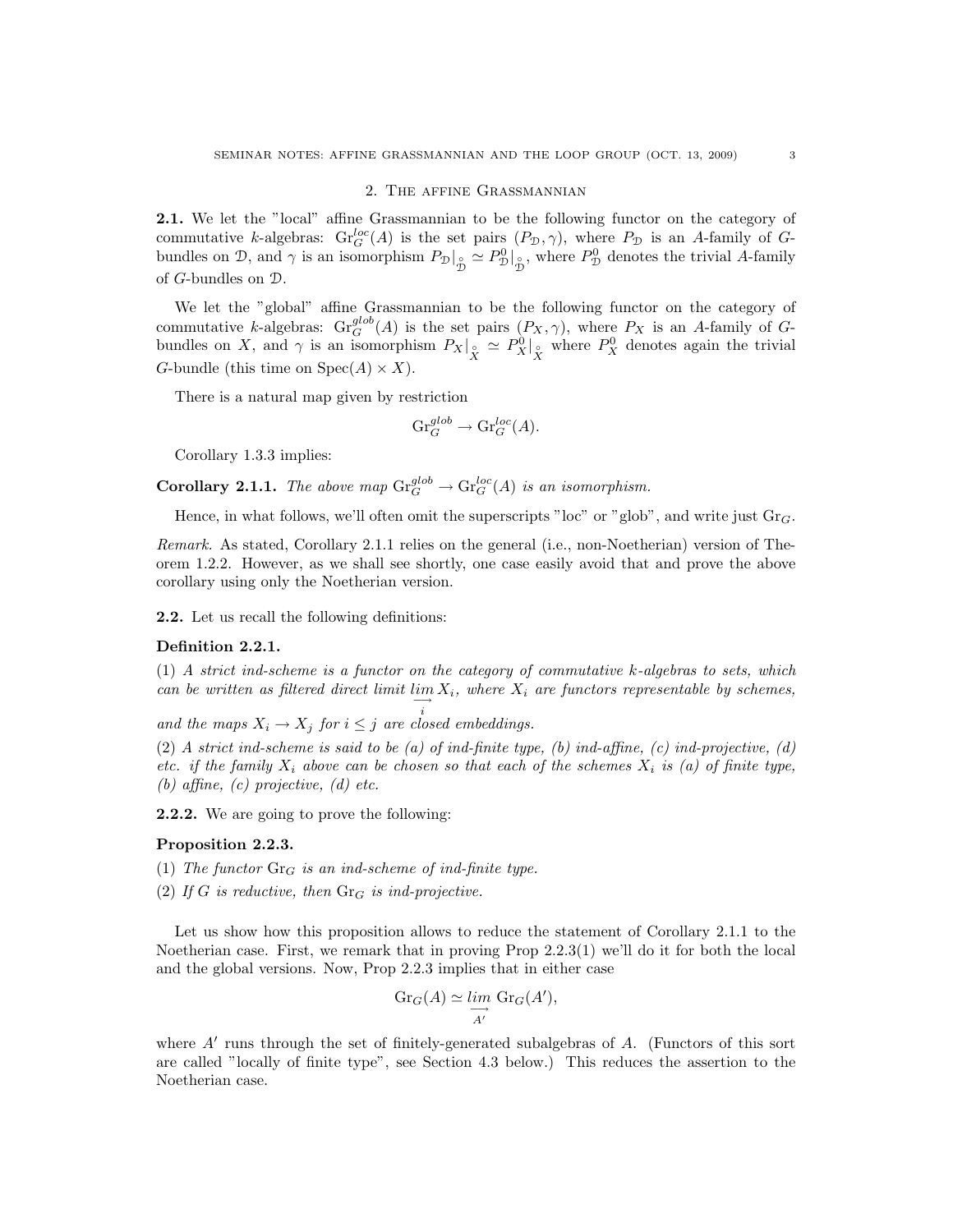#### 4 DENNIS GAITSGORY

**2.3. Reduction to**  $GL_n$ . We'll establish Prop 2.2.3 explicitly for  $GL_n$  in the next section. Granting that for a moment, the case of a general G reduces to the case of  $GL_n$  using the next proposition:

**Proposition 2.3.1.** Let  $G_1 \rightarrow G_2$  be an injective homomorphism of affine algebraic groups.

- (1) The functor  $\text{Gr}_{G_1} \to \text{Gr}_{G_2}$  is a locally closed embedding.
- (2) If the quotient  $G_2/G_1$  is affine, then the above map is a closed embedding.

We'll give a proof for  $\text{Gr}_G^{loc}$ ; the case of  $\text{Gr}_G^{glob}$  is similar.

*Proof.* Fix an A-point of Gr<sub>G<sub>2</sub></sub>. I.e., a G-bundle  $P_{\mathcal{D}}$  over  $Spec(A[\![t]\!])$  and its trivialization  $\gamma$ over  $Spec(A(\mathcal{t}))$ . Then the fiber product

$$
\operatorname{Gr}_{G_1} \underset{\operatorname{Gr}_{G_2}}{\times} \operatorname{Spec}(A)
$$

represents the following functor on the category of A-algebras:

For  $f:Spec(A') \to Spec(A)$ , let  $P'_{\mathcal{D}}$  denote the pull-back of  $P_{\mathcal{D}}$  to  $Spec(A'[t])$ , and consider the unit section of the associated bundle  $(G_2/G_1) \overset{G_2}{\times} P'_{\mathcal{D}}|_{\overset{\circ}{\mathcal{D}}}$ , corresponding to

$$
\beta: P_{\mathcal{D}}|_{\stackrel{\circ}{\mathcal{D}}} \simeq P_{\mathcal{D}}^0|_{\stackrel{\circ}{\mathcal{D}}} \Rightarrow (G_2/G_1) \stackrel{G_2}{\times} P_{\mathcal{D}}'|_{\stackrel{\circ}{\mathcal{D}}} \simeq (G_2/G_1) \times \text{Spec}(A(\!(t)\!)).
$$

Exercise 2.3.2. Show that the map f lifts to a map to the fiber product if and only if the above section

$$
Spec(A(\!(t)\!)) \to (G_2/G_1) \overset{G_2}{\times} P'_\mathcal{D}|_{\overset{\circ}{\mathcal{D}}}
$$

extends to a map

$$
Spec(A[\![t]\!]) \to (G_2/G_1) \overset{G_2}{\times} P'_\mathcal{D}.
$$

We claim that the latter corresponds to a locally closed subscheme of  $Spec(A)$ , and if  $G_2/G_1$ is affine, then this subscheme is actually closed.

Indeed, more generally, let Y be a scheme over  $Spec(A[\![t]\!])$ , and let  $\overset{\circ}{s}$  be a section

$$
Spec(A(\!(t)\!)) \to Y \underset{Spec(A[\![t]\!])}{\times} Spec(A(\!(t)\!)).
$$

Consider the functor on the category of A algebras that associates to  $f : Spec(A') \to Spec(A)$ the one-element set or the empty set according to whether or not the map  $\frac{\circ}{s}$  extends to a map s : Spec $(A[[t]]) \to Y$ . We claim that this functor corresponds to a locally closed subscheme of  $Spec(A)$ , which is closed if Y is affine.

Exercise 2.3.3. Reduce the assertion to the affine case.

**Exercise 2.3.4.** Reduce the assertion in the affine case to the case  $Y = \text{Spec}(A[\![t]\!]) \times \mathbb{A}^1$ .

In the case  $Y = \text{Spec}(A[\![t]\!]) \times \mathbb{A}^1$  we are dealing with the question of extension of a map  $Spec(A(\mathbf{t})) \to \mathbb{A}^1$  to a map  $Spec(A[\mathbf{t}]) \to \mathbb{A}^1$ . The former functor is given by definition by  $A' \mapsto A'(\mathbf{k})$ , and the latter by  $A' \mapsto A'[\![\mathbf{k}]\!]$ . So, we are indeed dealing with a closed condition: the vanishing of polar terms of the Laurent expansion.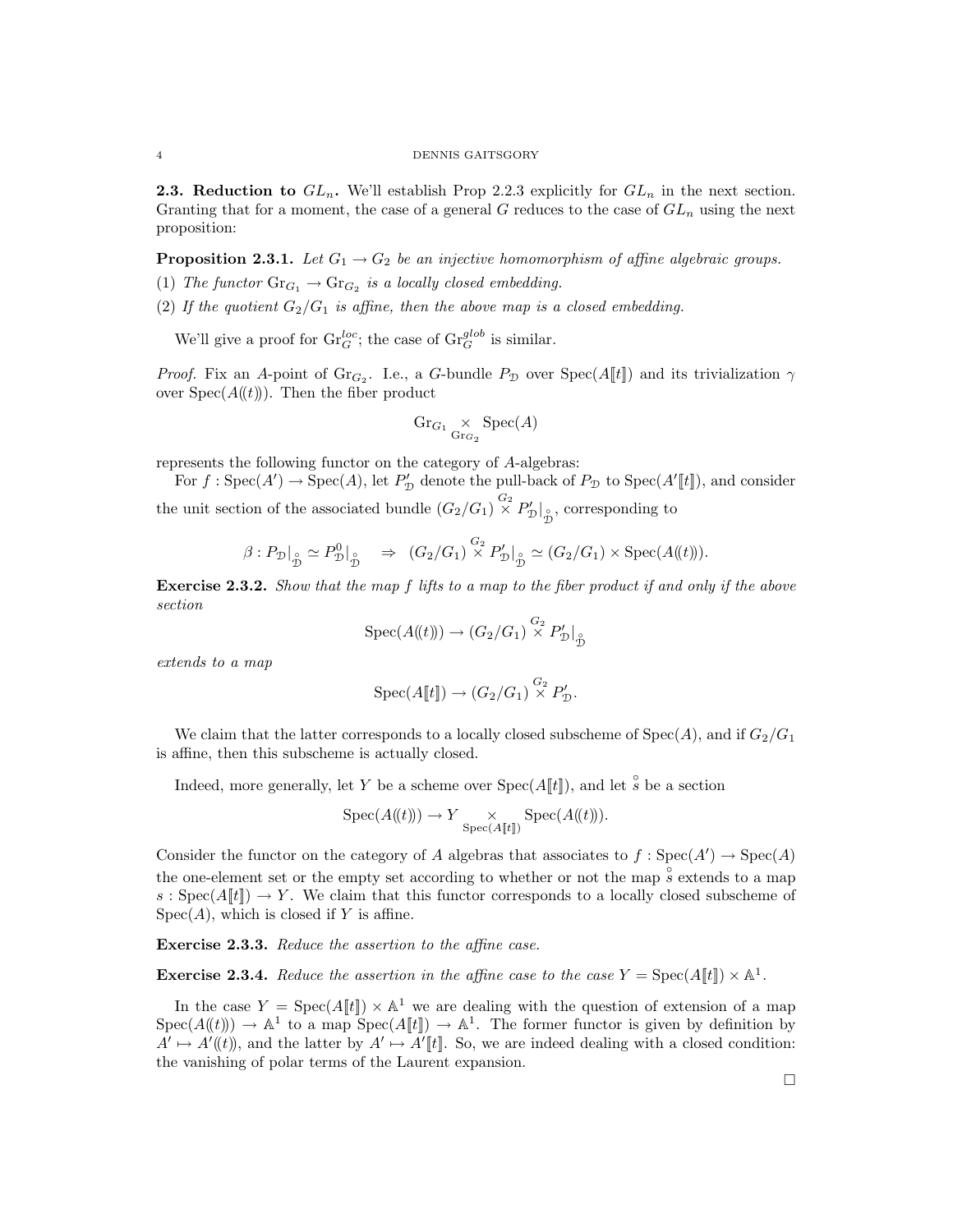As we shall see later on (Section 4), when Y is affine, the functor  $A \mapsto \text{Hom}(\text{Spec}(A(\ell\{t})), Y)$ is a strict ind-scheme denoted  $Y(\ell)$ , and the functor  $A \mapsto \text{Hom}(\text{Spec}(A[\![t]\!]), Y)$  is a scheme denoted  $Y[[t]]$  (by the above,  $Y[[t]] \to Y(\!(t)\!)$  is a closed embedding).

For any Y, the functor  $Y[[t]]$  defined as above is a scheme. However,  $Y((t))$  isn't in general a strict ind-scheme.

**2.5.** The case of a unipotent group. Let's give an explicit description how  $\text{Gr}_G$  looks like for  $G = \mathbb{G}_a$ . Namely, consider the (infinite-dimensional) vector space  $k((t))/k[t]$  as an ind-scheme. We claim that

$$
Gr_{\mathbb{G}_a} \simeq k(\!(t)\!)/k[\![t]\!].
$$

(For a general unipotent group a similar argument will show that  $Gr_G$  is ind-affine.)

Indeed, a  $\mathbb{G}_a$ -torsor over a scheme S is a short exact sequence of q.c. sheaves:

$$
0\to \mathcal{O}_S\to E\to \mathcal{O}_S\to 0.
$$

Hence,  $\text{Hom}(\text{Spec}(A), \text{Gr}_{\mathbb{G}_a})$  is the set of short exact sequences of  $A[[t]]$ -modules

$$
0 \to A[\![t]\!] \to M \to A[\![t]\!] \to 0,
$$

with a given splitting when tensored with  $A(\ell t)$  over  $A[\ell t]$ . However, the latter is the same as the set of maps of  $A[[t]]$ -modules  $A[[t]] \to A(\!(t)\!)/A[\![t]\!]$ , i.e., the set  $A(\!(t)\!)/A[\![t]\!]$ , i.e.,  $A \underset{k}{\otimes} k(\!(t)\!)/k[\![t]\!]$ , as desired.

## 3. AFFINE GRASSMANNIAN FOR  $GL_n$

**3.1.** Note that for  $G = GL_n$ , the functors  $\text{Gr}_G^{loc}$  and  $\text{Gr}_G^{glob}$  can be interpreted, respectively as follows:

 $\text{Gr}_G^{loc}(A)$  is the set of  $A[[t]]$ -submodules  $M_{\mathcal{D}}$  of  $M_{\mathcal{D}}^0 \underset{A[[t]]}{\otimes} A(\!(t)\!)$ , such that for some integer m,

we have

$$
t^m \cdot M_D^0 \subset M_{\mathcal{D}} \subset t^{-m} \cdot M_{\mathcal{D}}^0,
$$

and such that  $M_{\mathcal{D}}$  is projective and finitely generated over  $A[\![t]\!]$ . Here, as usual,  $M_{\mathcal{D}}^0 = A[\![t]\!]^{\oplus n}$ .

 $\text{Gr}_G^{glob}(A)$  is the set of quasi-coherent subsheaves  $M_X$  of  $j_*j^*(M_X^0)$  on  $\text{Spec}(A) \times X$ , such that for some integer  $k$ 

$$
M_X^0(-m \cdot x) \subset M_X \subset M_X^0(m \cdot x),
$$

and such that  $M_X$  is a vector bundle on  $Spec(A) \times X$ . Here  $M_X^0 = \mathcal{O}_{Spec(A) \times X}^{\oplus n}$ , and j denotes the open embedding  $Spec(A) \times \overset{\circ}{X} \hookrightarrow Spec(A) \times X$ .

In both local and global cases, for a fixed integer m, let us denote by  $\text{Gr}_{n}^{\leq m}$  the corresponding closed subfunctor of  $\mathrm{Gr}_{GL_n}$ .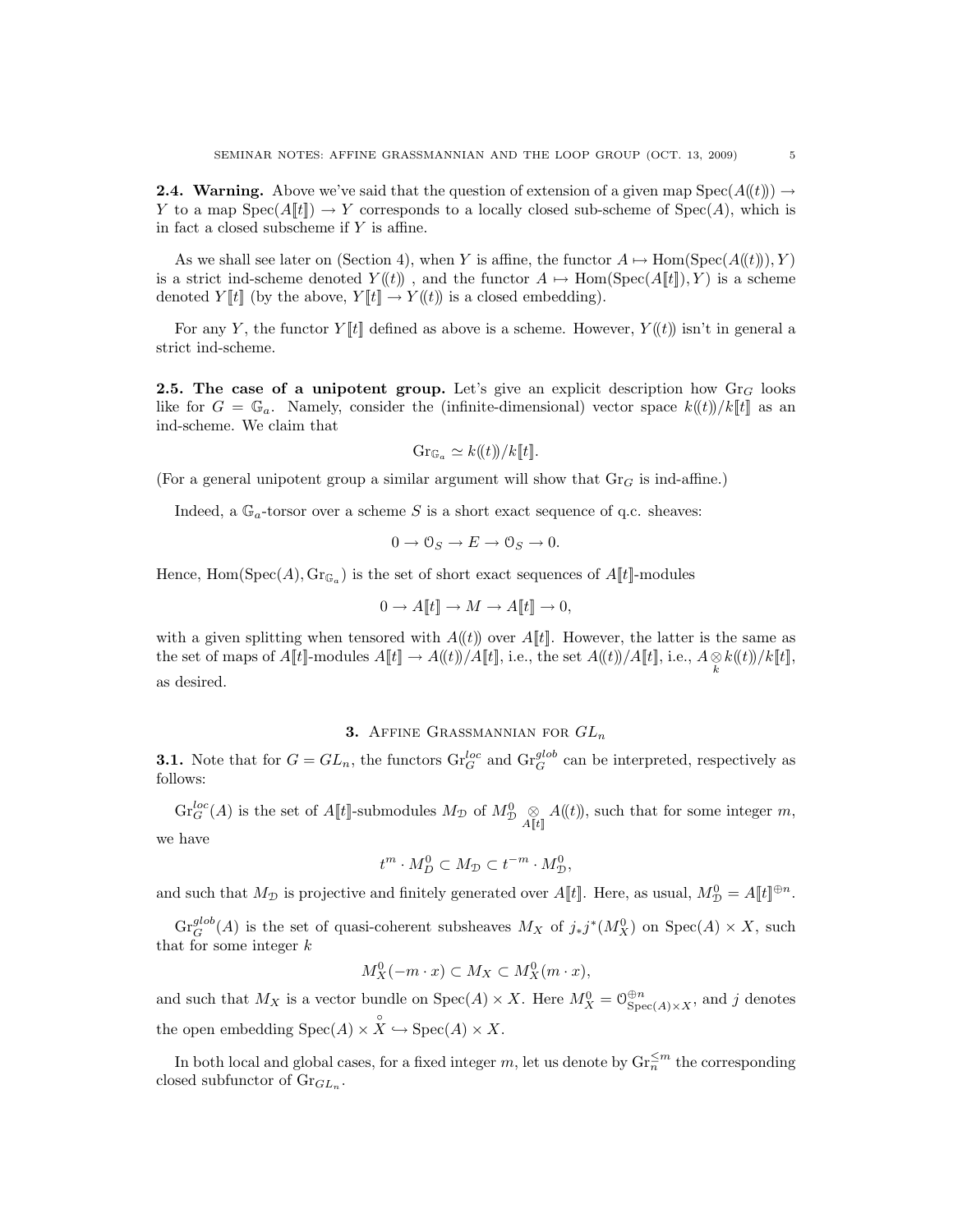**3.2.** Consider now a third functor, denoted  $Z^m$ , that associates to a k-algebra A, the set of  $A[t]/t^{2m}$ -quotient modules N of

$$
t^m \cdot M_{\mathcal{D}}^0 / t^{-m} \cdot M_{\mathcal{D}}^0 \simeq M_X^0 (m \cdot x) / M_X^0 (-m \cdot x),
$$

which are projective and finitely generated as A-modules.

It is easy to see that the functor  $Z^m$  is representable by a closed subscheme of a usual finite-dimensional Grassmannian.

Indeed, let W denote the vector space  $t^m \cdot k[[t]]^{\oplus n}/t^{-m} \cdot k[[t]]^{\oplus n}$ ; it's endowed with an action of the nilpotent operator t.

**Exercise 3.2.1.** Show that  $Z^m$  identifies with the closed subset of  $Gr(W)$  corresponding to t-stable subspaces.

We claim that the functors  $\mathrm{Gr}_n^{\text{loc}, \leq m}$ ,  $\mathrm{Gr}_n^{\text{glob}, \leq m}$  are both isomorphic to  $\mathbb{Z}^m$ . This will prove Prop 2.2.3 for  $G = GL_n$ , and hence for any G.

**3.3.** We construct the map  $\mathrm{Gr}^{loc, \leq m}_{n} \to Z^{m}$  as follows. We send the data of

$$
t^m \cdot M_D^0 \subset M_{\mathcal{D}} \subset t^{-m} \cdot M_{\mathcal{D}}^0
$$

to

$$
t^m\cdot M^0_{\mathcal{D}}/t^{-m}\cdot M^0_{\mathcal{D}}\twoheadrightarrow t^{-m}\cdot M^0_{\mathcal{D}}/M_{\mathcal{D}}=:N.
$$

We construct the map  $\mathrm{Gr}^{glob, \leq m}_n \to Z^m$  as follows. We send the data of

$$
M_X^0(-m \cdot x) \subset M_X \subset M_X^0(m \cdot x)
$$

to

$$
M_X^0(m \cdot x)/M_X^0(-m \cdot x) \twoheadrightarrow M_X^0(m \cdot x)/M_X =: N.
$$

We claim that in both cases the resulting  $A[t]/t^{2m}$ -module N is projective and finitely generated as an A-module. We'll prove it in the local case as the global one is similar.

Indeed, we have an embedding  $N \hookrightarrow t^{-2m} \cdot M_{\mathcal{D}}/M_{\mathcal{D}}$ , and we claim that this embedding splits. This would establish our claim as  $t^{-2m} \cdot M_{\mathcal{D}}/M_{\mathcal{D}}$  is A-free of finite rank. <sup>1</sup>

To prove the required splitting, it's enough to show that the embedding  $t^{-m} \cdot M_{\mathcal{D}}^0 \hookrightarrow t^{-2m} \cdot M_{\mathcal{D}}$ splits, as a map of A-modules. For the latter, it sufficient to show that the the composed embedding

$$
t^{-m}\cdot M^0_{\mathcal{D}} \hookrightarrow t^{-2m}\cdot M_{\mathcal{D}} \hookrightarrow t^{-3m}\cdot M^0_{\mathcal{D}}
$$

splits, again as a map of A-modules. However, the latter is evident.

3.4. Let us construct the inverse maps

$$
Z^m \to \mathrm{Gr}_n^{\text{loc}, \leq m}
$$
 and  $Z^m \to \mathrm{Gr}_n^{\text{glob}, \leq m}$ .

For N as above we set  $M_{\mathcal{D}} \subset t^{-m} \cdot M_{\mathcal{D}}^0$  to be the preimage of N under

$$
t^{-m} \cdot M_{\mathcal{D}}^0 \twoheadrightarrow t^{-m} \cdot M_{\mathcal{D}}^0 / t^m \cdot M_{\mathcal{D}}^0,
$$

and similarly for  $M_X$ . We have to show that  $M_{\mathcal{D}}$  and  $M_X$  are projective and finitely generated.

Note also that  $Z^m$  is a scheme of finite type, our initial map  $Spec(A) \to Z^m$  factors though  $Spec(A') \to Z^m$ , where A' is a finitely generated subalgebra of A. Let us denote the resulting

<sup>1</sup>This idea belongs to Nir Avni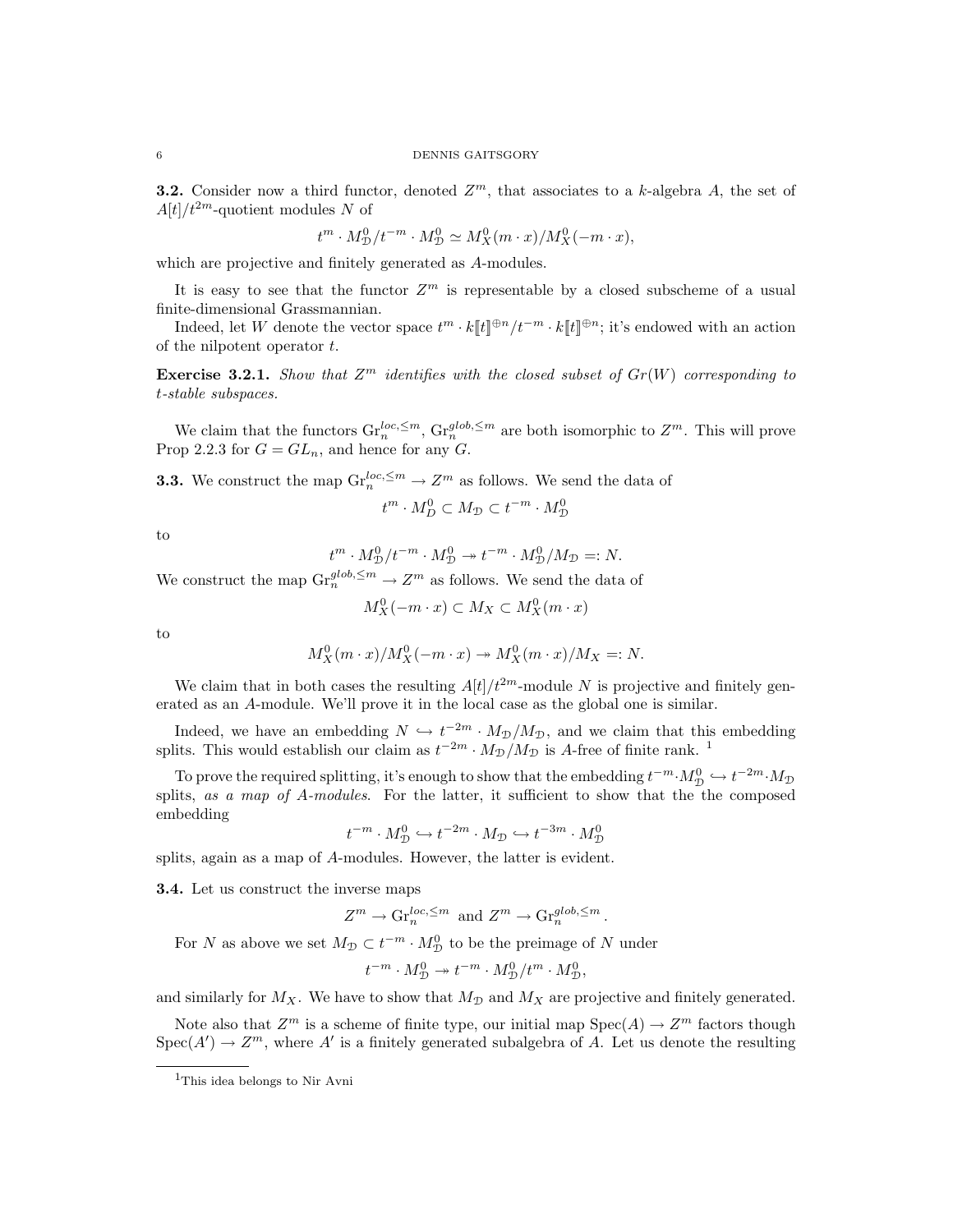$A'[t]/t^{2m}$ -module by N', so that  $N \simeq N' \otimes A$ , and since N' is  $A'$ -flat,  $\text{Tor}_{i}^{A'[t]}(A[[t], N') = 0$  for  $i > o$ . Let  $M'_{\mathcal{D}}$  be the corresponding  $A'[[t]]$ -module. By the above vanishing of Tor<sub>1</sub>, we have:

$$
M_{\mathcal{D}} \simeq M_{\mathcal{D}}' \underset{A'[t]}{\otimes} A[[t]].
$$

So, it's enough to show that  $M'_{\mathcal{D}}$  is projective and finitely generated over  $A'[t]$ . A similar reasoning applies in the global case. Thus, we have reduced to the case when  $A$  is finitely generated. In particular, we can assume that A is Noetherian, and we can treat only the case of  $\mathrm{Gr}^{glob}_n$ .

By construction,  $M_X$  is coherent (there is no difference between finitely generated and finitely presented, since we're Noetherian). Hence, it's enough to show that it's flat over  $Spec(A) \times X$ . For this, it's enough to show that for any maximal ideal of A, the coherent sheaf  $M_X \underset{A}{\otimes} k$  is flat

over X. By the reasoning employed above (which uses flatness of  $N$ ), this reduces the assertion to the case when  $A = k$ . However, in this case  $M_X$  is flat because it's torsion-free, being a subsheaf of  $M_X^0(-m \cdot x)$ .

## 4. Arc Spaces and Loop Spaces

**4.1.** Arcs. Let Y be a scheme. We let arcs of Y be the functor  $Y[[t]]$  given by

 $Hom(Spec(A), Y[[t]]) := Hom(Spec(A[[t]]), Y).$ 

We will show that  $Y[[t]]$  is a scheme. First, we can express it as an inverse limit of truncated arcs. Let  $Y(k[t]/t^n)$  be the functor given by

$$
Hom(Spec(A), Y(k[t]/t^n)) := Hom(Spec(A[t]/t^n), Y).
$$

We then have  $Y[[t]] = \lim_{\longleftarrow} Y(k[t]/t^n)$  since  $A[[t]] = \lim_{\longleftarrow} A[t]/t^n$ .

#### 4.2.

**Proposition 4.2.1.** Each  $Y(k|t|/t^n)$  is a scheme, and  $Y[t]$  is a scheme. Moreover, if Y is (locally) of finite type, then so is each of  $Y(k|t|/t^n)$  (but not Y ||t||). If Y is affine, then so is each of  $Y(k[t]/t^n)$  and  $Y[t]$ .

Proof. We will prove this in several steps.

Step 1. First, suppose  $Y = \mathbb{A}^1$ . In this case, we claim that  $Y(k[t]/t^n) \simeq \mathbb{A}^{n+1}$ . Indeed, as a set  $\text{Hom}(\text{Spec}(R), \mathbb{A}^1(k[t]/t^n)) = \text{Hom}(\text{Spec}(R[t]/t^n), \mathbb{A}^1) = (R[t]/t^n) \cong R^{\oplus (n+1)} \simeq \mathbb{A}^{(n+1)}(R).$ 

Step 2. By construction, the functors  $Y \mapsto Y(k[t]/t^n)$  and  $Y \mapsto Y[t]$  commute with limits. Since every affine scheme (resp., affine scheme of finite type) is a limit (resp., finite limit) of a diagram involving copies of  $\mathbb{A}^1$ , the statements concerning  $Y(k[t]/t^n)$  and  $Y[t]$  for Y affine follow.

Remark. Explicitly, an affine scheme of finite type can be written as  $pt \times \mathbb{A}^m$  for some  $m, n$  and a map  $\mathbb{A}^m \to \mathbb{A}^n$ . This also shows that if  $Y_1 \to Y_2$  is a closed embedding of affine schemes, then the corresponding maps  $Y_1(k[t]/t^n) \to Y_2(k[t]/t^n)$  and  $Y_1[\![t]\!] \to Y_2[\![t]\!]$  are closed embeddings.

Step 3. Note that if  $U \subset Y$  is an open subscheme, the diagram

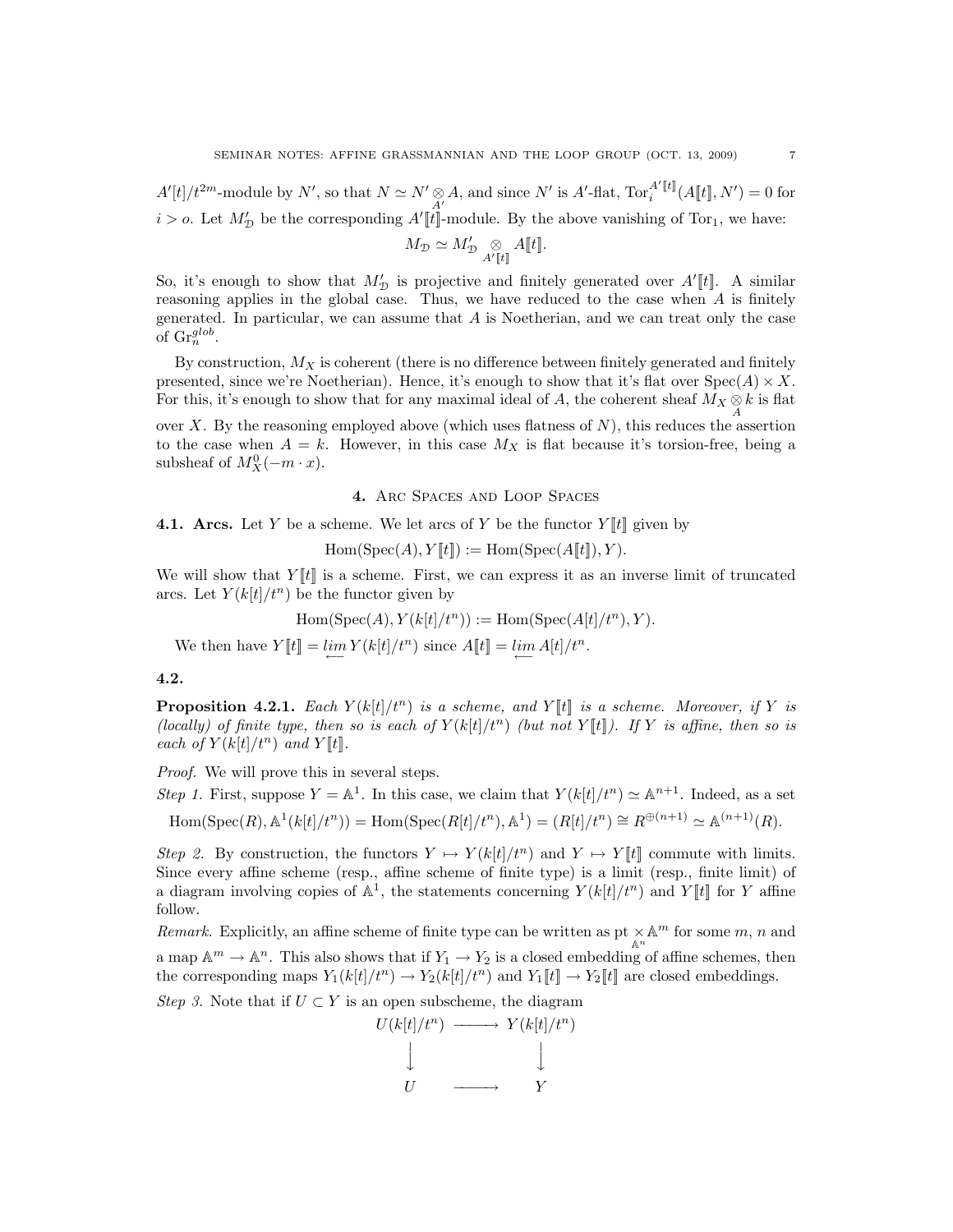is Cartesian. In particular, we obtain that for an open affine cover  $\bigcup_i U_i = Y$ , the subfunctors  $U_i[[t]]$  provide an open affine cover of  $Y[[t]]$ , proving the proposition.

Note also that we have shown that the projections

$$
Y[[t]] \to Y(k[t]/t^n)
$$
 and  $Y(k[t]/t^{n+1}) \to Y(k[t]/t^n)$ 

 $\Box$ 

are affine.

If Y is a smooth variety over k, then we can identify  $Y(k[t]/t^2)$  with the tangent bundle TY of  $Y$ .

**Exercise 4.2.2.** Suppose that Y is a smooth variety over k. Show that the maps  $Y(k[t]/t^{n+1}) \rightarrow$  $Y(k[t]/t^n)$  are smooth. In fact,  $Y(k[t]/t^{n+1})$  is a torsor over  $Y(k[t]/t^n)$  with respect to the vector group-scheme

$$
Y(k[t]/t^n) \underset{Y}{\times} TY.
$$

**4.2.3.** Recall that  $\text{Bun}_{G}^{\infty x}(X)$  is the functor given by

 $\text{Hom}(\text{Spec}(A), \text{Bun}_G(X)) = \left\{ (P_X, \alpha) : \begin{array}{l} P_X \text{ a } G\text{-bundle on } \text{Spec}(A) \times X \text{ together with} \\ \text{an isomorphism } \alpha : P_X|_{\text{Spec}(A[\![t]\!])} \sim P^0|_{\text{Spec}(A[\![t]\!])} \end{array} \right\}$ 

By construction, the group-scheme  $G[[t]]$  acts on  $Bun_{G}^{\infty x}(X)$  by changing the data of  $\alpha$ . Indeed, the group of automorphisms of  $P^0|_{Spec(A[\![t]\!])}$  is nothing but  $Hom(Spec(A), G[\![t]\!])$ . Moreover, we have:

$$
Bun_G(X) \simeq Bun_G^{\infty x}(X)/G[[t]],
$$

as sheaves in the fpqc topology.

As we know (and will be shown in Nir's notes),  $\text{Bun}_G^{\infty x}(X)$  is in fact a scheme.

**4.3. Functors locally of finite type.** Let  $Y$  be a stack, or more generally any functor from rings to groupoids.

**Definition 4.3.1.** Y is locally of finite type if for any ring  $A$ 

$$
Y(A) = \varinjlim_{A' \subset A} Y(A')
$$

where  $A' \subset A$  are subrings of finite type.

Remark. In other words, functors which are locally of finite type are those which are left Kan extension of functors defined on the category of rings of finite type.

**Exercise 4.3.2.** Let Y be an algebraic stack. Show that it is locally of finite type if and only if it can be smoothly covered by a scheme locally of finite type.

**Example 4.3.3.** (1) Bun<sub>G</sub> is locally of finite type.

(2)  $Gr_G$  is locally of finite type.

(3) Y[t] is not locally of finite type. For instance, for  $Y = \mathbb{A}^1$ ,  $Y[[t]] \cong \mathbb{A}^{\infty}$ .

(4)  $\text{Bun}_{G}^{\infty x}(X)$  is not locally of finite type. Indeed, the pullback

$$
\mathrm{Bun}_G^{\infty x} \underset{\mathrm{Bun}_G}{\times} \mathrm{pt}
$$

identifies with  $G[\![t]\!]$ , where  $pt \to Bun_G$  is the point corresponding to the trivial G-bundle  $P^0_X$ .

.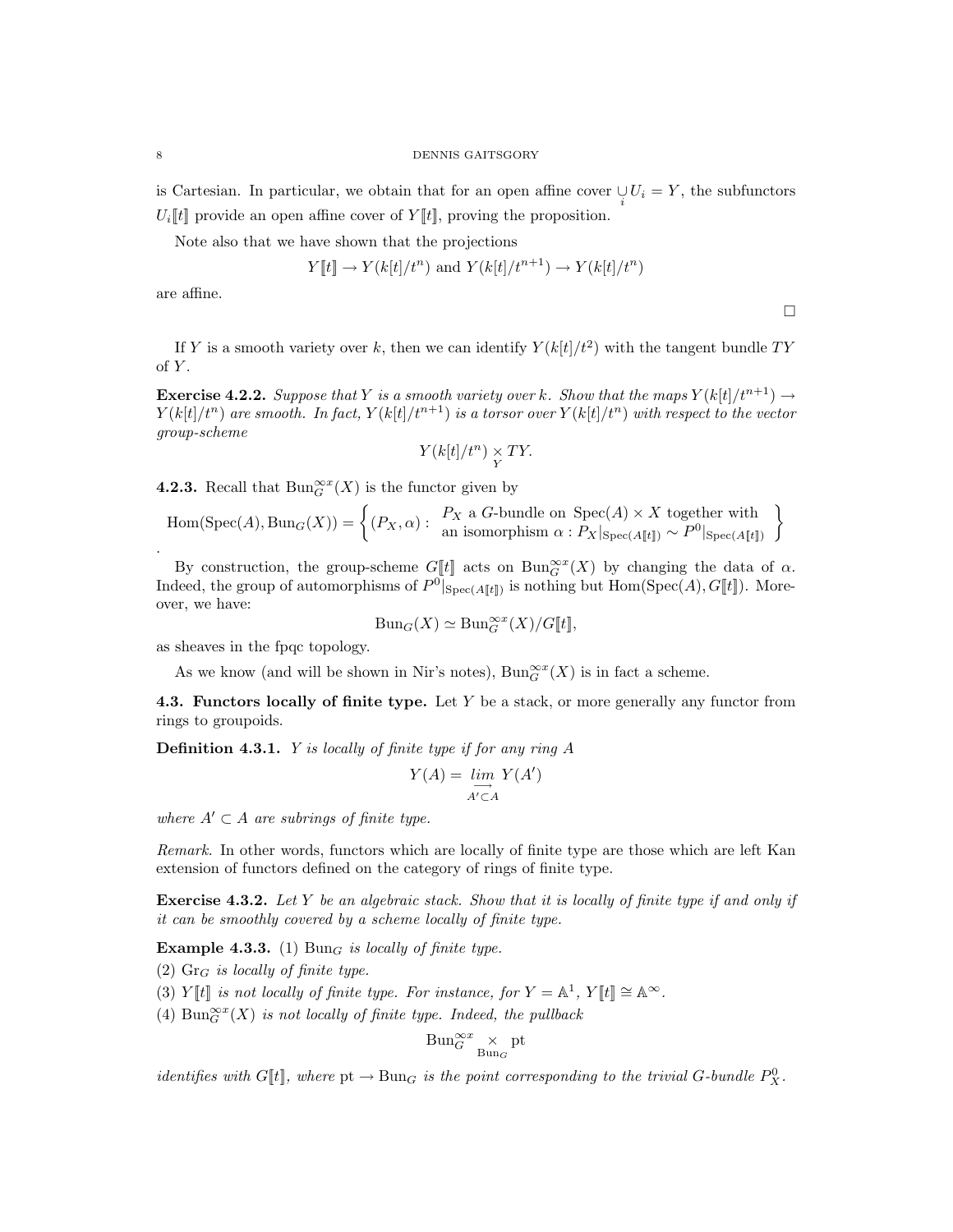**4.4. Loops.** Let Y be a scheme. Define loops of Y,  $Y(\ell)$  to be the functor

$$
Hom(\operatorname{Spec} A, Y(\!(t)\!)): = \operatorname{Hom}(\operatorname{Spec} A(\!(t)\!), Y).
$$

In general,  $Y(\ell t)$  will not be a scheme. However, we have

**Lemma 4.4.1.** If Y is an affine scheme, then  $Y(\ell)$  is a strict ind-scheme, which is ind-affine. *Proof.* The functor  $Y \to Y(\!(t)\!)$  commutes with limits, so it will suffice to prove this for  $Y = \mathbb{A}^1$ . In this case, we have

$$
\mathrm{Hom}(\mathrm{Spec}(R),\mathbb{A}^1(\!(t)\!))=\mathrm{Hom}(\mathrm{Spec}(R(\!(t)\!)),\mathbb{A}^1)=R(\!(t)\!)\cong \varinjlim_n t^{-n}R[\![t]\!]\cong \varinjlim \mathbb{A}^1[\![t]\!](R),
$$

where the maps  $\mathbb{A}^1[[t]] \to \mathbb{A}^1[[t]]$  in the latter system are given by multiplication by powers of t, and these maps are clearly closed embeddings.

We also have that the morphism  $Y[[t]] \to Y((t))$  is a closed embedding, which again follows from the  $Y = \mathbb{A}^1$  case.

*Remark.* Note that  $Y(\ell)$  is not an ind-scheme of ind-finite type.

**4.4.2.** By the above, for an affine scheme Y,  $Y(\ell) = \lim_{n \to \infty} Z_i$ , where  $Z_i$  are schemes which are themselves of the form  $Z_i = \lim_{i \to \infty} Z_i^j$ , with  $Z_i^j$  affine schemes of finite type.

Ideally, we'd like to be able to find a collection of schemes  $Z_i^j$  for  $i \in I$  and  $j \in J$ , where I and J are some filtered sets, such that there also exist closed embeddings  $Z_i^j \rightarrow Z_{i'}^j$  for  $i \leq i'$ and such that for  $j' \geq j$  the following diagrams



commute and are Cartesian. Unfortunately, we don't know how to show that this is possible in general (perhaps, it's known to be impossible).

Another unpleasant phenomenon is that even when Y is smooth, we cannot show that one can find a collection of schemes  $Z_i$  as above, which can be written as  $Z_i = \lim_{n \to \infty} Z_i^j$  with the maps  $Z_i^{j'} \to Z_i^j$  smooth.

However, as we'll see, all of the above is possible when Y is an algebraic group.

**4.5. Loops into non-affine schemes.** Let Y be a non-affine scheme. Then  $Y(\ell)$  need not be a strict ind-scheme.

**Proposition 4.5.1.** It is not true that  $\mathbb{P}^1(\mathbf{t})$  is not a strict ind-scheme and  $\mathbb{P}^1[\mathbf{t}]$  is its closed subscheme.

Proof. We'll argue in several steps.

**Exercise 4.5.2.** Show that the valuative criterion of properness tells us that the map  $\mathbb{P}^1[\![t]\!] \rightarrow$  $\mathbb{P}^1(\mathfrak{t})$  induces an isomorphism at the level of k'-points for any field  $k' \supset k$ .

**Exercise 4.5.3.** Let  $Y' \hookrightarrow Y$  be a closed embedding of strict ind-schemes, which induces an isomorphism at the level of k'-points for any field  $k' \supset k$ . Show that  $Y'(A) \to Y(A)$  is an isomorphism for any reduced k-algebra A.

 $\Box$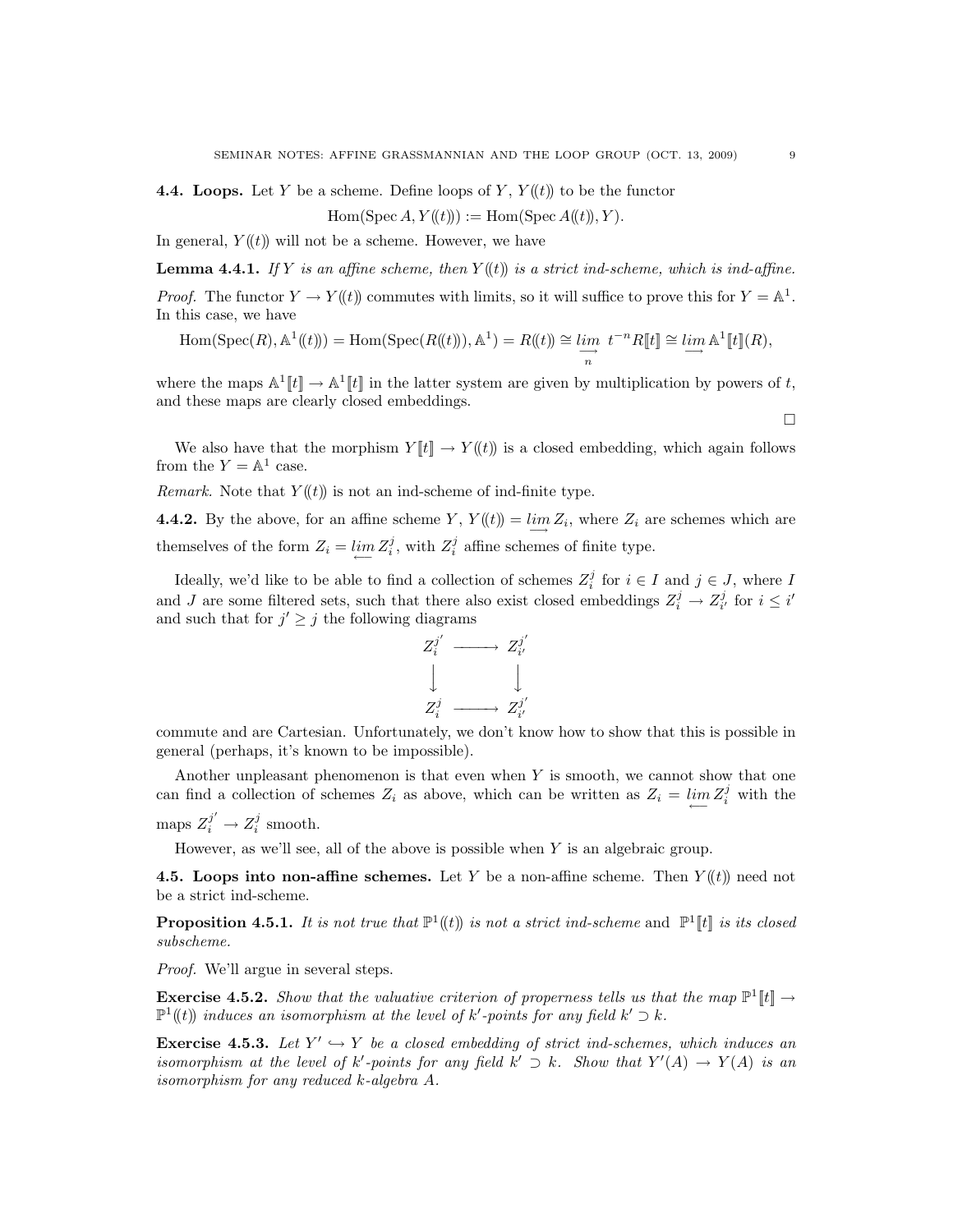**Exercise 4.5.4.** Five an example of a map  $A^1 \to \mathbb{P}^1(\mathfrak{t})$  which does not come from a map  $\mathbb{A}^1 \to \mathbb{P}^1[\![t]\!].$ 

Remark. With slightly more work one can show that  $\mathbb{P}^1((t))$  is not a strict ind-scheme (without mentioning  $\mathbb{P}^1[\![t]\!].$ 

Here's one more exercise:

**Exercise 4.5.5.** Deduce that for  $Y = \mathbb{A}^2 - 0$ , the functor  $Y(\mathbf{t})$  isn't a strict ind-scheme, containing  $Y[[t]]$  as a closed subscheme.

So, even for  $Y$  quasi-affine, we have a problem.

**Exercise 4.5.6.** Show that for the open embedding  $(A^1 - 0) \hookrightarrow A^1$ , the map  $(A^1 - 0)[t] \to A^1[t]$ is an open embedding, but  $(\mathbb{A}^1 - 0)(\overline{(t)}) \to \mathbb{A}^1((t))$  isn't.

4.5.7. Since for Y non-affine,  $Y(\ell)$  is unwieldy functor, it is not clear, e.g., how to define Dmodules on it. For  $Y = G/B$  this is a problem that has occupied people in geom. representation theory for years (and continues to do so).

#### 5. Loop Groups

5.1. Let G be an affine algebraic group. We will construct a map

$$
\pi: G(\!(t)\!) \to \mathrm{Gr}_G
$$

which makes  $G(\ell t)$  a torsor over  $\text{Gr}_G$  with respect to  $G[[t]]$ .

5.1.1. We have

$$
Hom(Spec(A), G(\!(t)\!)) = Hom(Spec(A(\!(t)\!)), G) =
$$

 $= \{$ Automorphisms of the trivial A-family of G-bundles on  $\hat{\mathcal{D}}\}.$ 

Now, for  $g \in \text{Hom}(\text{Spec}(A), G(\mathcal{t})) = \text{Hom}(\text{Spec}(A(\mathcal{t}))), G)$ , we can construct  $(P_{\mathcal{D}}, \gamma) \in$ Hom(Spec(A), Gr<sub>G</sub>). As a G bundle,  $P_{\mathcal{D}} = P_{\mathcal{D}}^0$ , the trivial bundle, and  $\gamma : P_{\mathcal{D}}^0|_{\hat{\mathcal{D}}} \to P_{\mathcal{D}}^0|_{\hat{\mathcal{D}}}$  is given by g. This gives us the desired map  $G(\!(t)\!) \to Gr_G$ .

Note that the fibers of  $\pi$  are acted on simply-transitively by the group of automorphisms of the trivial G-bundle on  $Spec(A[\![t]\!])$ . Thus, it's indeed a  $G[\![t]\!]$ -torsor.

**5.1.2.** Recall that  $\text{Gr}_G = \lim_{i \to \infty} Z_i$  where  $Z_i$  are schemes of finite type.

i

Let 
$$
\tilde{Z}_i = \pi^{-1}(Z_i) \subset G(\!(t)\!)
$$
. We then have that  $G(\!(t)\!)$  =  $\lim_{t \to \infty} \tilde{Z}_i$ . Now, let

$$
\tilde{Z}_i^j := \tilde{Z}_i \overset{G^j}{\times} G[\![t]\!]/G^j,
$$

where  $G^j = \text{ker} (G[[t]] \to G(k[t]/t^j)).$ 

By construction,  $\tilde{Z}_i^j$  is a torsor over  $Z_i$  with respect to the group  $G(k[t]/t^j)$ . In particular,  $\tilde{Z}_i^j$  is a scheme of finite type. The maps  $\tilde{Z}_i^{j+1} \to \tilde{Z}_i^j$  are smooth.

This gives us the desired description of  $G(\ell t)$  alluded to in Section 4.4.2.

 $\Box$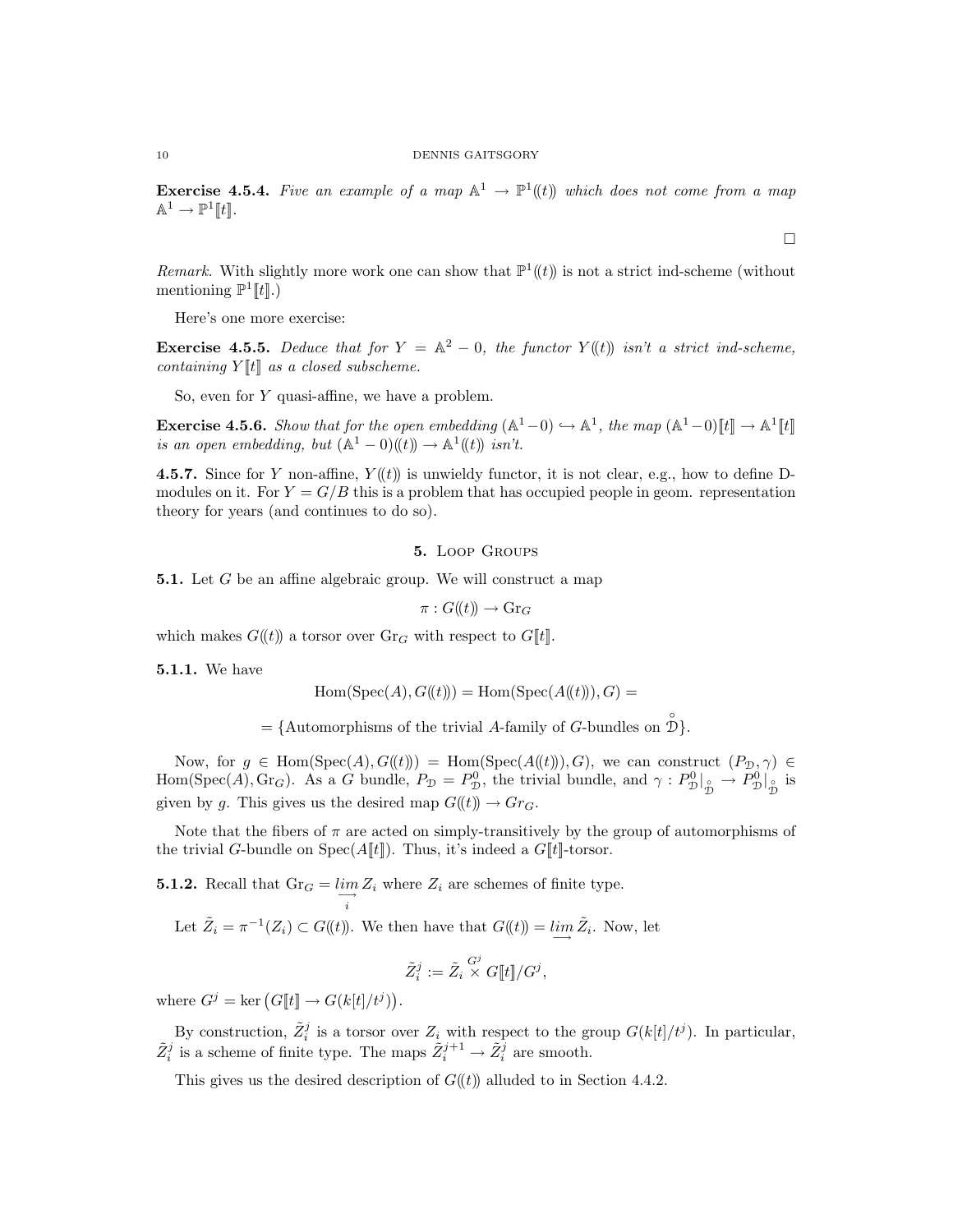**5.1.3.** Consider the functor  $G((t))/G^j$  (fpqc quotient), which by the above is a strict ind-scheme of ind-finite type, isomorphic to  $\lim_{n \to \infty} Z_i^j$ . Moreover, this is a  $G(k[t]/t^j)$ -torsor over  $\text{Gr}_G$ . i

**Exercise 5.1.4.** Describe  $G((t))/G^j$  as a solution to a moduli problem. In other words, say that Hom(Spec(A),  $G(\mathfrak{t})/G^j$  is the set of A-families of G-bundles on  $\mathfrak D$  plus what?

5.2. Regluing Map. Consider the map of functors

$$
G(\!(t)\!)\times {\operatorname{Bun}}_G^{\infty x}(X)\to {\operatorname{Bun}}_G^{\infty x}(X)
$$

defined as follows. Given  $g \in \text{Hom}(\text{Spec}(A), G(\mathcal{U})) = \text{Hom}(\text{Spec}(A(\mathcal{U})), G)$  and a G-bundle  $P_X$  on  $Spec(A) \times X$  with full level structure  $\alpha: P_X|_{Spec(A(\mathcal{L}))} \to P^0|_{Spec(A(\mathcal{L})))}$ , we construct a G-bundle  $P'_X$  on  $Spec(A) \times X$  with level structure as follows:

Let  $P'_{\circ}$ , which is supposed to be a G-bundle on  $Spec(A) \times (X - x)$  be  $P_X|_{Spec(A) \times (X - x)}$ . Let  $P'_{\mathcal{D}}$ , which is supposed to be a G-bundle on Spec(A[t]), be  $P^0|_{Spec(A[[t]])}$ . We let the gluing data

$$
\beta':P_{\overset{\circ}{X}}^{\prime}|_{\overset{\circ}{\mathcal{D}}}\simeq P_{\mathcal{D}}^{\prime}|_{\overset{\circ}{\mathcal{D}}}
$$

be the composition

$$
P'_{\overset{\circ}{X}}|_{\text{Spec}(A(\mathfrak{k}))}) \cong P_X|_{\text{Spec}(A(\mathfrak{k}))} \stackrel{\alpha}{\longrightarrow} P^0|_{\text{Spec}(A(\mathfrak{k}))} \stackrel{g}{\longrightarrow} P^0|_{\text{Spec}(A(\mathfrak{k}))}.
$$

By the Beauville-Laszlo theorem (Theorem 1.3.3), this data gives us a G-bundle on  $Spec(A) \times X$ with level structure at x.

5.3. In order to construct the regluing map, we used the full Beauvill-Laszlo theorem. However, although seemingly we have functors not of locally finite involved, such as  $G(\!(t)\!)$  and  $\text{Bun}_G^{\infty}(\mathfrak{X}),$ we can get away with just using it in the Noetherian case, as we shall presently explain.

**5.3.1.** Consider the stack of G-bundles with finite level structure  $\text{Bun}_G^{nx}(X)$ . We have that

$$
Bun_G^{\infty x}(X) = \lim_{\substack{\longleftarrow \\ n}} Bun_G^{nx}(X),
$$

so to define the map

$$
G(\!(t)\!) \times \mathrm{Bun}_G^{\infty x}(X) \to \mathrm{Bun}_G^{\infty x}(X),
$$

we need to define a compatible system of maps

$$
G(\!(t)\!) \times \mathrm{Bun}_G^{\infty x}(X) \to \mathrm{Bun}_G^{nx}(X),
$$

for each  $n$ . However, the resulting composite regluing map factors as

$$
G(\mathfrak{k})) \times \text{Bun}_G^{\infty x}(X) \longrightarrow \text{Bun}_G^{\infty x}(X)
$$
  
\n
$$
\downarrow \qquad \qquad \downarrow
$$
  
\n
$$
G^n \backslash G(\mathfrak{k})) \times \text{Bun}_G^{\infty x}(X) \longrightarrow \text{Bun}_G^{nx}(X)
$$